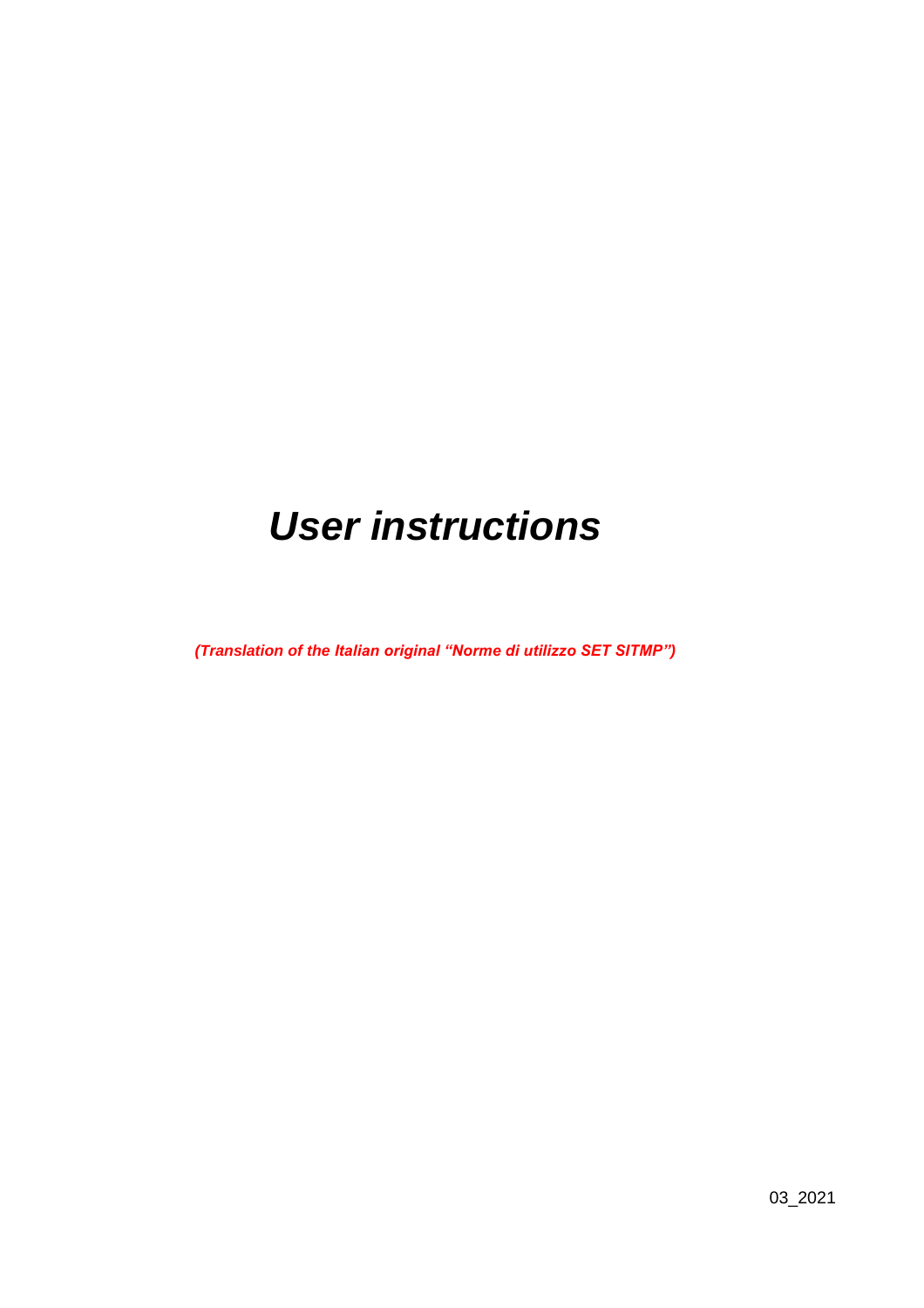## **User conditions**

The user of EETS/IEM SN (European Electronic Toll Service / Interoperable Electronic Toll Service for Heavy Goods Vehicles) who would like to use the service on the motorway must:

- Check that he has correctly activated the service with a certified provider;
- Have received from the selected provider a certified OBU that is permitted for the electronic collection of toll fees within the terms of EETS/IEM SN;
- Check before the journey that the section of motorway to be driven is approved for EETS/IEM SN;
- Use the driving lanes reserved for EETS/IEM SN and appropriately designated with the logo shown in Figure 1. The following logo is being used as a trial and could be subject to modifications in the future if circumstances require.

Figure 1 SET (EETS) logo



These lanes are reserved exclusively for electronic toll collection or be configured in such a way that not only the electronic payment process but also various other payment methods (e.g. cash and/or cards) can be used. The user is recommended never to use more than one device for electronic toll collection at any time in his vehicle, otherwise it could lead to malfunctions that are not fully foreseeable in advance. This applies irrespective of whether the devices are for EETS/IEM SN or Telepass etc. Should this be the case, the user can control how his journey is handled at the location by requesting help; if this is not the case, he can turn to the concessionaire responsible for the motorway exit point to solve the problem.

If the system is not working, the user must stop and request help in the manner shown below, **without stepping out of the vehicle**. It is deemed to be agreed that the user shall be liable for every anomaly resulting from his actions in this situation.

There are currently two toll systems:

- Closed system: the defining feature of a closed system is that the journey involves passing through two stations with driving lanes that are reserved for various toll collection systems, with one entry station and one exit station, at which the toll is collected.
- Semi-closed system: the defining feature of a semi-closed system is that only a single toll station with appropriately designated driving lanes is passed through.
- Open system (Free Flow): The operating company, Autostrada Pedemontana Lombarda (APL), operates a multi-lane free-flow (MLFF) toll system. The toll is collected by beacons along the section of motorway (Fig. 4). The beacons are identified appropriately at motorway entries (Fig. 2) and exits (Fig. 3):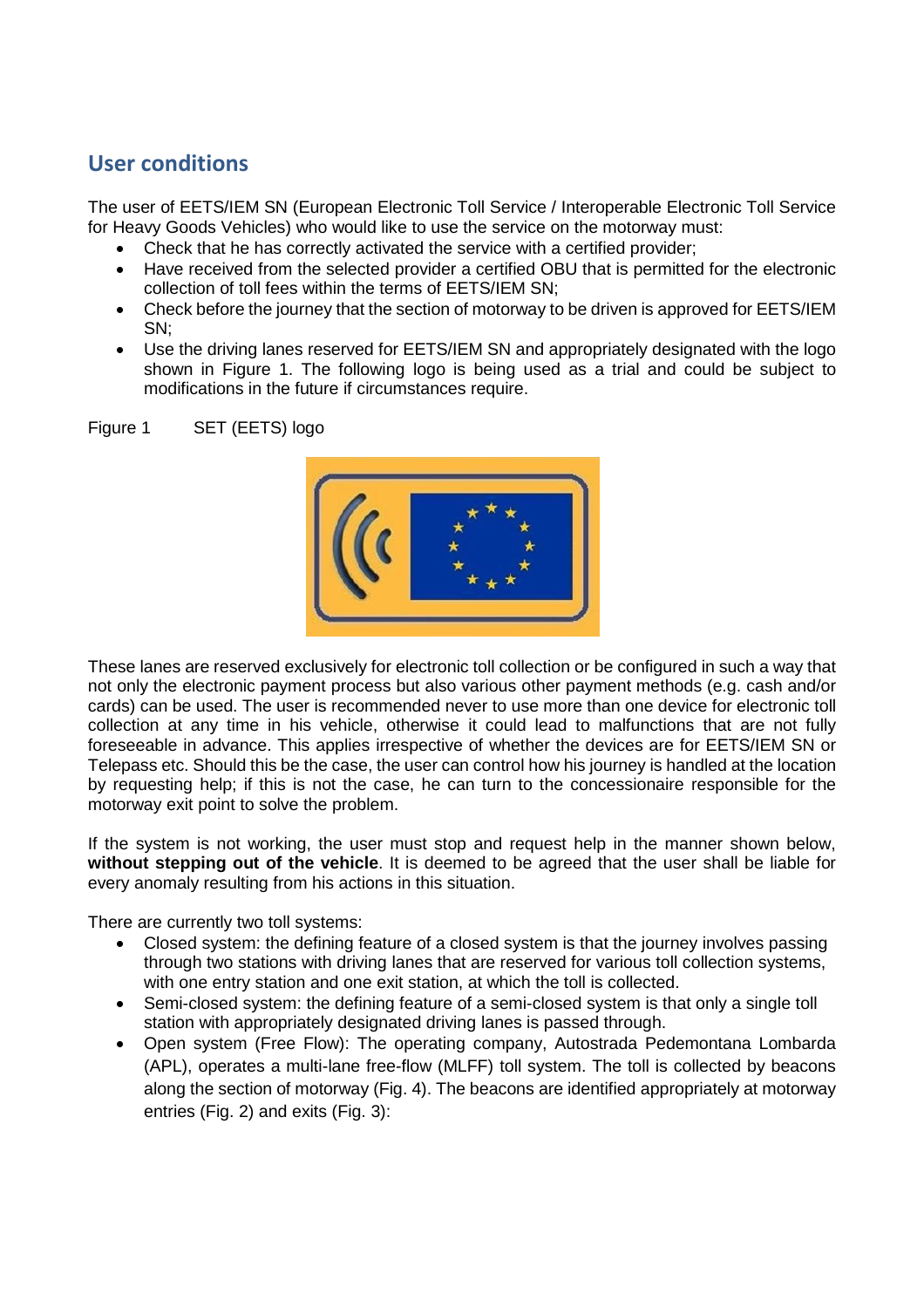

 *Fig. 2: Signage at entry stations*



S.p.A., vla del Bosco Rinnovato n. 4/A - Palazzo U9 - ASSAGO (MI). Art 13 D.Igs. n. 196/2003.

 *Fig. 3: Signage at exit stations*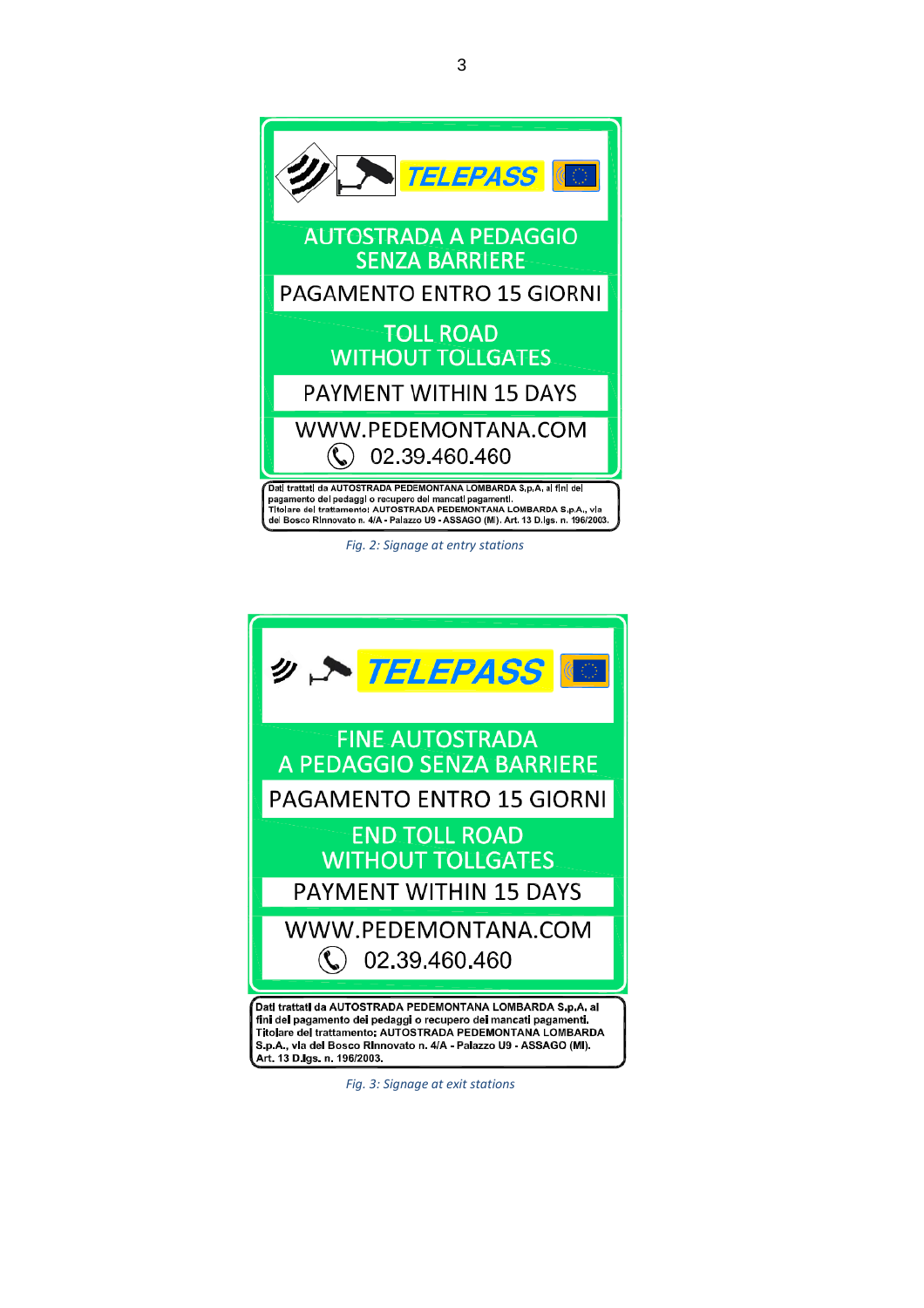

*Fig. 4: Signage along sections of motorway*

We recommend users to position their OBU correctly in accordance with the user conditions issued by their selected service provider. We also recommend users not to keep more than one electronic toll device (no matter what type: EETS/SIT-MP devices, Telepass devices etc.) in their vehicle at once because the presence of multiple units could cause malfunctions.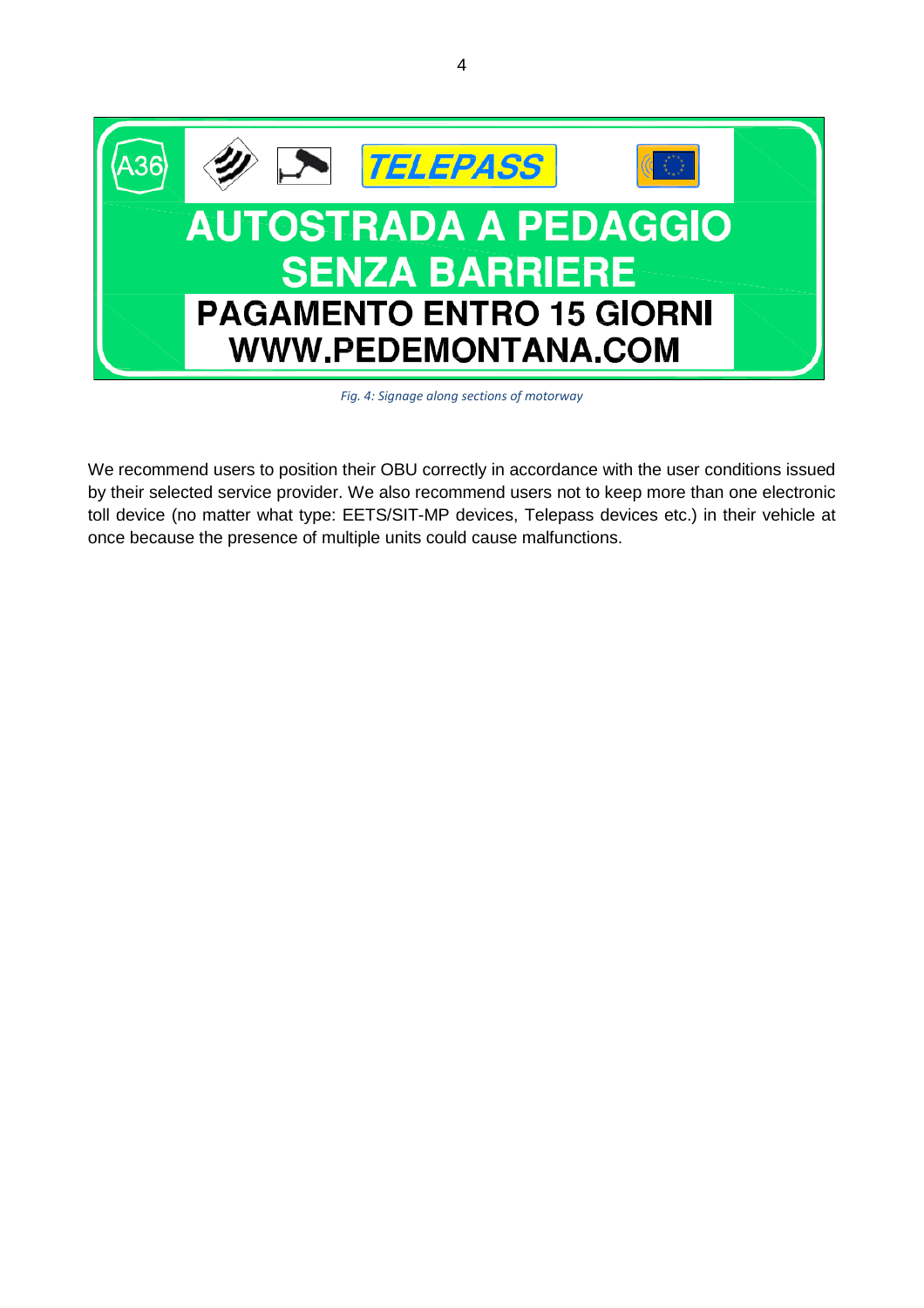## **Vehicle movements in a closed system**

### **Access onto the motorway**

The user must drive on the appropriately designated driving lanes reserved for the EETS/IEM SN.

In all cases in which it is not possible to pass through the toll station as intended, the user must draw a toll ticket. In particular:

- i. If the infrastructure in the entry station designated by the EETS/IEM SN logo cannot be used, the user must deviate from the specified procedure and drive on another lane and draw a toll ticket.
- ii. If the light is red and/or the barrier is not raised on the access onto the motorway on the lane approved for EETS/IEM SN, the driver must stop and draw a toll ticket if this is possible; otherwise he must press the help button on the post and request help.

In the two cases described, the toll ticket must be used to process the toll when leaving the motorway: There are several ways of doing this:

1. Manual lanes that are appropriately signed and at which payment with cash or approved cards is accepted:



2. Automatic lanes that are appropriately signed and at which payment with cash and/or approved cards is accepted:



3. Lanes that are reserved for EETS/IEM SN and equipped with a ticket dispensing machine, if available.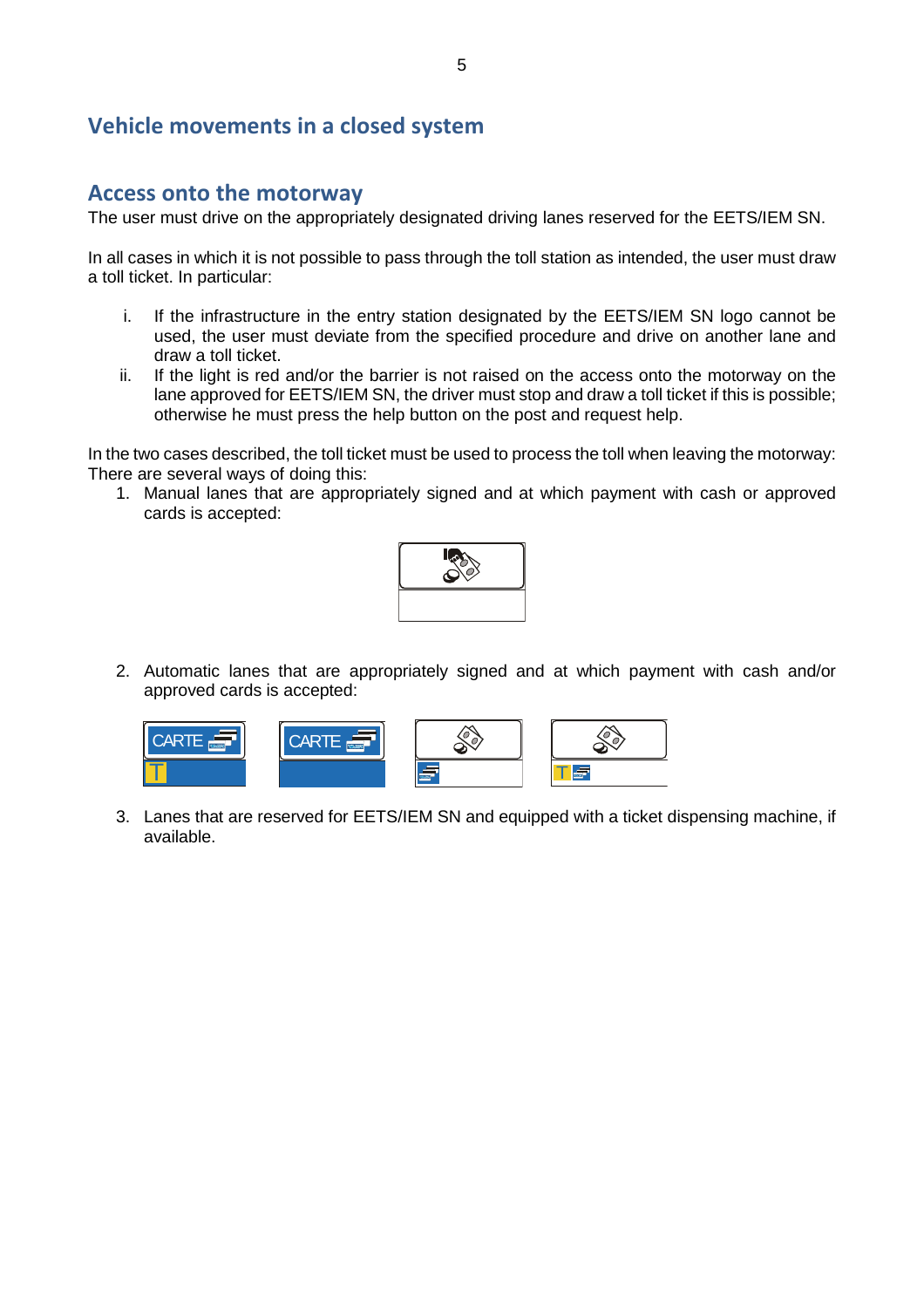## **Exit from the motorway**

If the light is red and/or the barrier is not raised when exiting the motorway on a lane approved for EETS/IEM SN, the driver must stop and press the help button on the post to request help. Depending on the circumstances of each case, the control room personnel may handle the journey as follows:

#### Case A – valid device

Registration of the entry station indicated by the customer and the vehicle registration number (licence plate). After these checks have been carried out, the fee can be confirmed by the indicated station or the amount calculated based the most distant entry station.

#### Case B – device not valid/ not recognised

Registration of the most distant entry station and the vehicle registration number.

The concessionaire will initiate the credit recovery procedure; the customer has the right to prove the actual station at which the motorway was joined with payment of the corresponding toll fee.

In cases in which a ticket was drawn at the entry to the motorway, the transaction must be completed on exit from the motorway in the following manner:

• On SET/SIT-MP lanes that are equipped with the appropriately designated ticket acceptors, the journey is automatically processed by charging a SET/SIT-MP (European Electronic Toll Service / Interoperable Electronic Toll Service for Heavy Goods Vehicles) fee.

If there is no automatic lane as described above at the toll station, passing through the station in the case of the following motorway types can be done with the drawn ticket and completed by payment using one of the described methods:

• On manual lanes that are designated with the following sign and at which payment with cash or approved cards is accepted.



• Automatic lanes that are designated with the appropriate signs and at which payment with cash and/or approved cards is accepted:

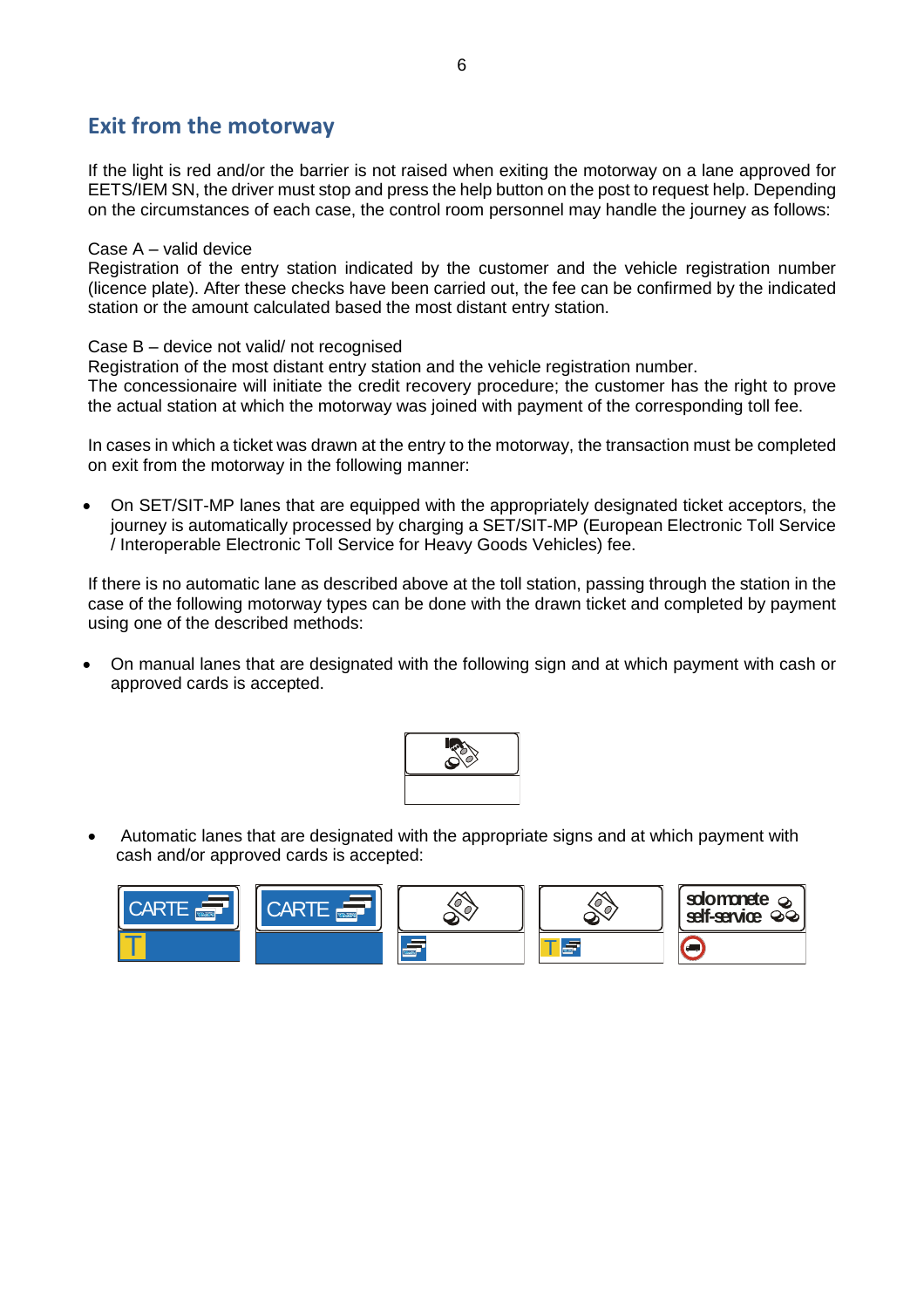## **Vehicle movements in a semi-closed system**

• If the light is red and/or the barrier is not raised when passing through stations on a lane approved exclusively for EETS/IEM SN, the driver must stop and press the help button on the post to request help. In this case, the concessionaire will initiate the credit recovery procedure. For passing through stations on all other motorway types, payment may be made by the options provided (cash and/or approved cards).

## **SPECIMEN OF A DOCUMENT RELATING TO**



#### **OUTSTANDING PAYMENT SPECIMEN OF A TOLL TICKET**

| PIACENZA SUD (005)                                       | autostrade                  |
|----------------------------------------------------------|-----------------------------|
| Milano - Napoli                                          | CIAO<br>A CONTRACT<br>35.0  |
|                                                          | NOME E COONDARE CONRACTATED |
| <b>ENTIL ESENTE A NORMA DI LEGGIE (pr. 25 Eq. (24.8)</b> |                             |